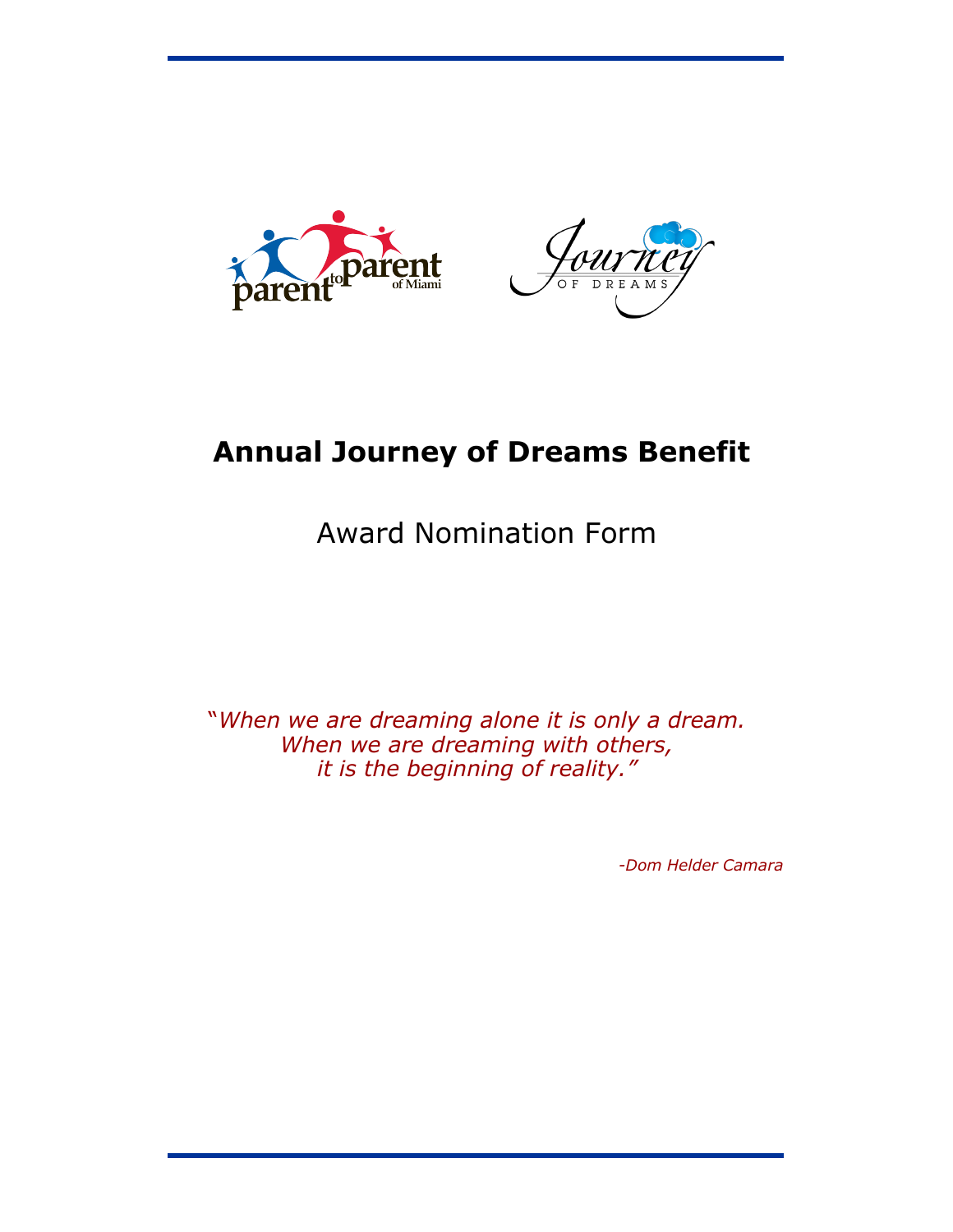### Parent to Parent of Miami's Annual Journey of Dreams Benefit Awards

#### **OVERVIEW**

Established in 1986, Parent to Parent of Miami is a not for profit organization that provides information, peer support, educational training, coaching, and advocacy to families of children and adults with disabilities. Our parent network is comprised of over 14,000 families throughout Miami-Dade County.

Inspired by the calls of the families served every year, we started a planning committee to explore the options for this very important fundraiser. With a compassionate team of employees, board members and volunteers Parent to Parent of Miami launched its Inaugural *Journey of Dreams Benefit* on November 19th, 2004.

Why *Journey of Dreams*? As parents of children with disabilities, we all have the dream that they will be successful, happy and accepted by others in the community. The journey is ongoing, different for every family but when the dream is fulfilled the possibilities are endless!

Miami-Dade County is home to more than 37,000 students with disabilities and every parent has a Journey of Dreams for each of them. We know that there are many parents, brothers, sisters, relatives and other professionals that work endlessly every day to help students and families with their journey. We ask you to think about those you know at the local, state or national level that have made a difference in the life of a child or adult with a disability and nominate an everyday hero today!

Our *Journey of Dreams Benefit* is our signature fundraising event to celebrate, recognize and honor community members whose vision, leadership and perseverance have significantly contributed to improving the lives of children and adults with disabilities and their families. Individuals are honored in the following categories:

*Excellence in Family Advocacy Award* is bestowed upon an individual dedicated to promoting policies and practices that strengthen family unity.

*IMPACT Award* is bestowed to an individual who **I**nspires, **M**otivates, **P**romotes, **A**dvocates, and through **C**ommunity involvement became a **T**ransformational leader.

*Family Empowerment Award* is bestowed upon a parent or caregiver who has accessed the services provided by Parent to Parent of Miami and as a result enriched their life with the knowledge and support necessary to improve their child's and family's outcomes.

Recipients will be honored at the annual Journey of Dreams Benefit.

**PAST HONOREES :** Carole Fox Abbott (FDLRS-South), Betty Alonso (Dade Community Foundation), Brucie Ball (M-DCPS), Jill Brookner (M-DCPS), Jeb Bush (former Governor of Florida), Bill Fauerbach (Publix), Jackie Gonzalez (Miami Children's Hospital), Iliana C. Hernandez (FDLRS-South), Paula S. Lalinde (U of M Mailman Center), David Lawrence, Jr. (The Children's Trust), Judy Mezey (Dave & Mary Alper JCC), Jack Patterson (Parent Advocate), Trudy Petkovich (Kids Hope United), Jose Roza (Miami Children's Hospital) and Dr. Judith L. Schaechter (University of Miami), Roni Bader-Tables (M-DCPS), Janet Bell Taylor (Miami Children's Hospital), Dr. Moises Simpser (Miami Children's Hospital), Modesto E. Abety (The Children's Trust), Bambi J. Lockman (Florida Department of Education), Patricia Mederos, Delia C. Garcia (FIU), Rosa L. Jones (FIU), Kevin Mintz (Harvard Student), Stephanie Mintz, Kathy Vergara (Director Debbie School), Burt Harris & Chris Harris, Dr. Silvia B. Fajardo Hiriart, Dr. Martin Hiriart, Professor Laverne Pinkney, Dr. Diana M. Valle-Riestra, Dr. Angel L. Rodriquez, Cecilia Elizalde, Dr. Randall Groh, Shelly Baer, Miriam Tellez , Vivian Gonzalez, Barbara Lopez-Avila and Silvia Planas-Prats (Miami is Kind), Lauren Bustos, James Haj (The Children's Trust).

The Honoree Committee is charged with reviewing the nominations and selecting the honorees.

**HOW TO SUBMIT A NOMINATION:** On behalf of your nominee, thank you for taking the time to submit this nomination. Please fill out all of the fields on the subsequent pages detailing the achievements of the nominee and submit the nomination before the deadline as indicated on the nomination form and/or website.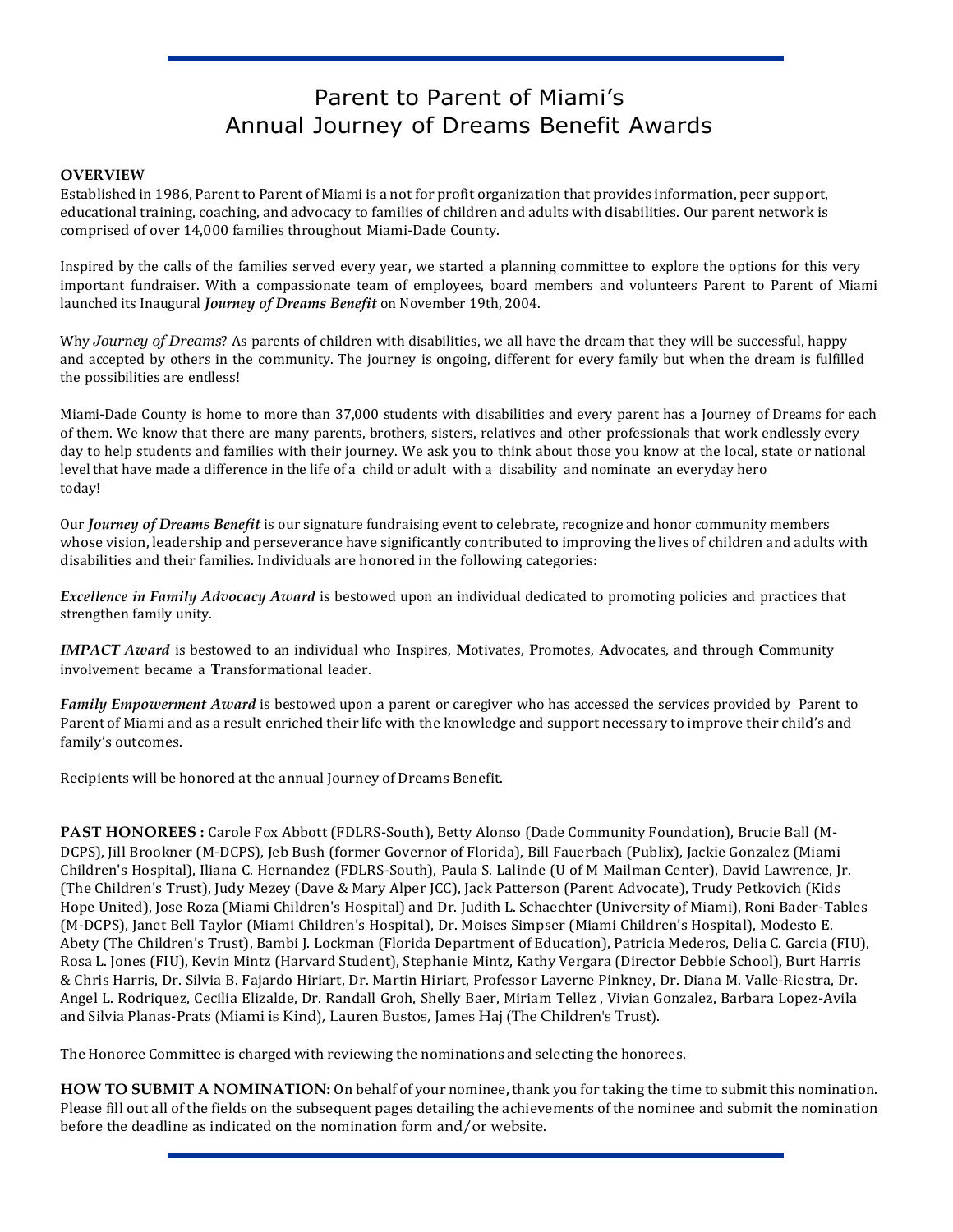## Journey of Dreams Benefit

| <b>NOMINATED BY:</b>                                  |                                  |
|-------------------------------------------------------|----------------------------------|
|                                                       |                                  |
|                                                       |                                  |
|                                                       |                                  |
|                                                       |                                  |
|                                                       |                                  |
|                                                       |                                  |
| <b>NOMINEE:</b>                                       |                                  |
|                                                       |                                  |
|                                                       |                                  |
|                                                       |                                  |
|                                                       |                                  |
| Phone Number <b>Manual</b>                            | Cell Number National Cell Number |
|                                                       |                                  |
| AWARD CATEGORY (check one):                           |                                  |
| <b>Excellence in Family Advocacy</b><br><b>IMPACT</b> | <b>Family Empowerment</b>        |
|                                                       |                                  |

#### **NARRATIVE INFORMATION:**

Mr./Mrs./Ms./Miss/Dr. should be considered for the 2022 Journey of Dreams Award. The more detailed the information, the easier it will be for the reviewers to make their numerical evaluations of the nominee's achievements. However, please limit to a two-page narrative, single spaced (10 font or larger, 1" margins).

Note: The five evaluation categories are listed on the next page.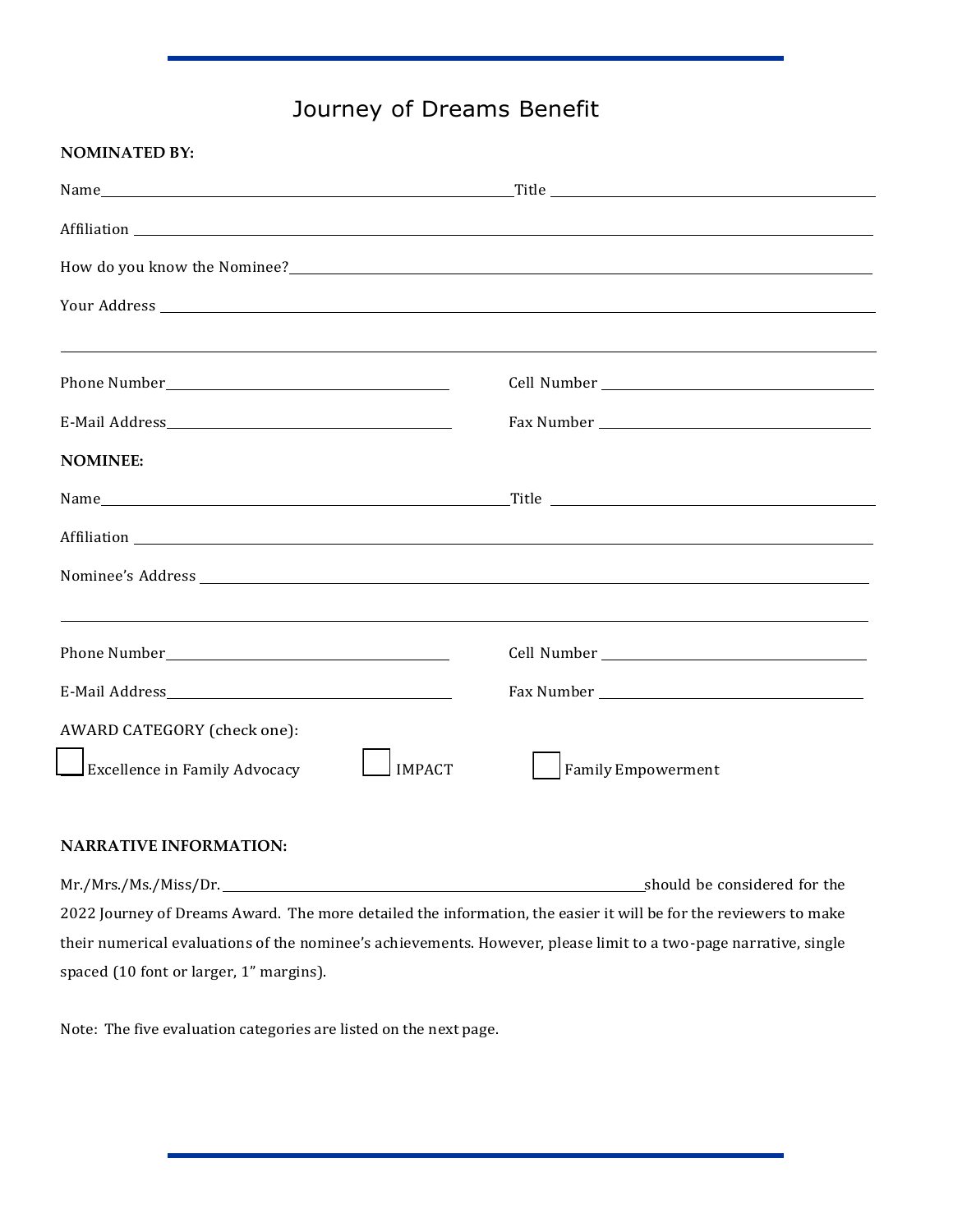## Journey of Dreams Benefit Awards

| Mr./Mrs./Ms./Miss/Dr.                 | is hereby nominated for the |
|---------------------------------------|-----------------------------|
| 2022 Journey of Dreams Benefit Award. |                             |

1. Describe the overall impact your nominee has had on the services for children and adults with special needs and their families. (20 points)

2. Describe how your nominee has helped to positively transform the community*'*s perspective about children and adults with special needs and their families. (20 points)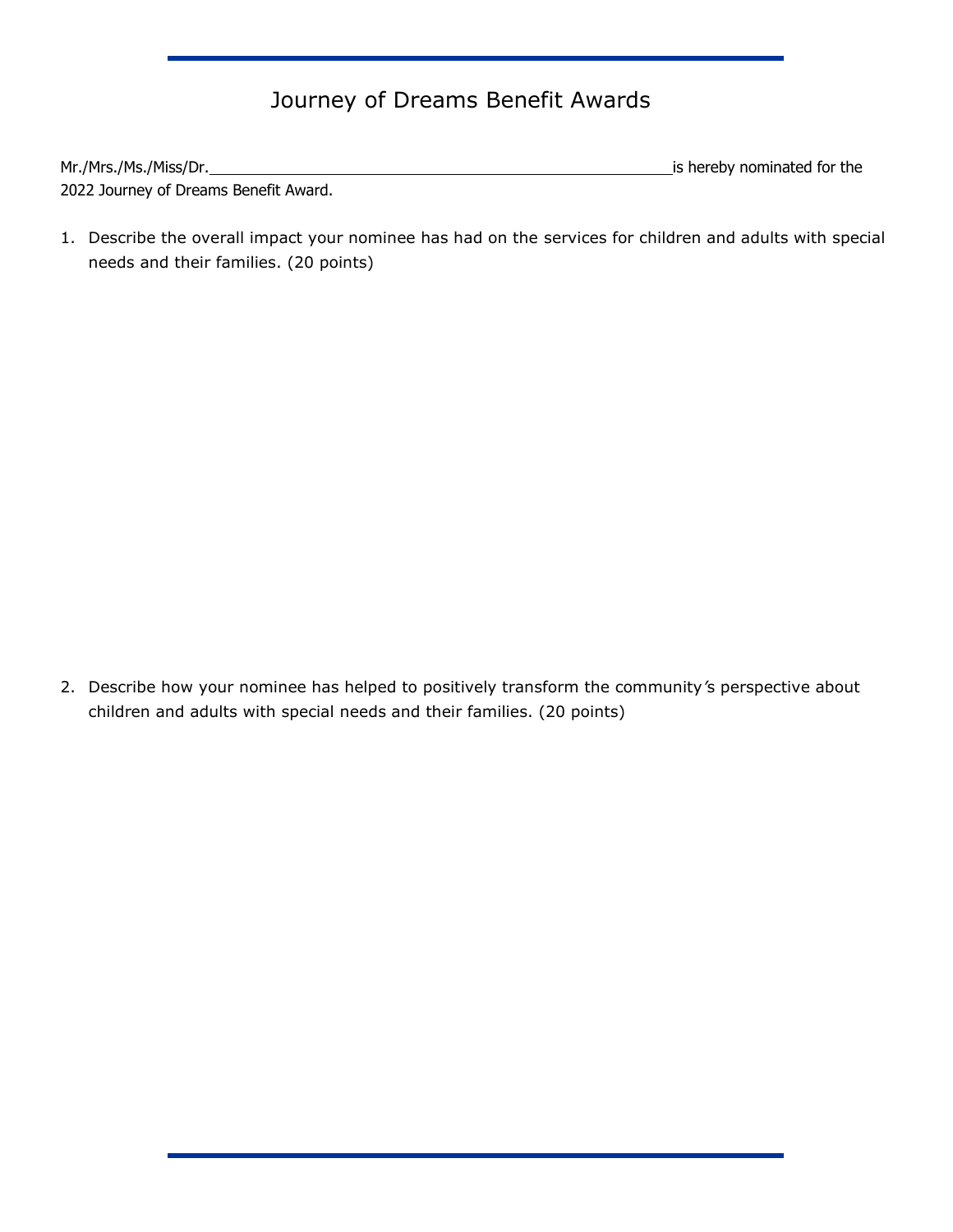## Journey of Dreams Benefit Awards

3. Describe examples of your nominee*'*s innovative and forward thinking approaches that have resulted in improved services for children and adults with special needs and their families. (20 points)

4. Describe how your nominee incorporates empowering advocacy and leadership practices that promote parent involvement that leads to improved child and family outcomes. (20 points)